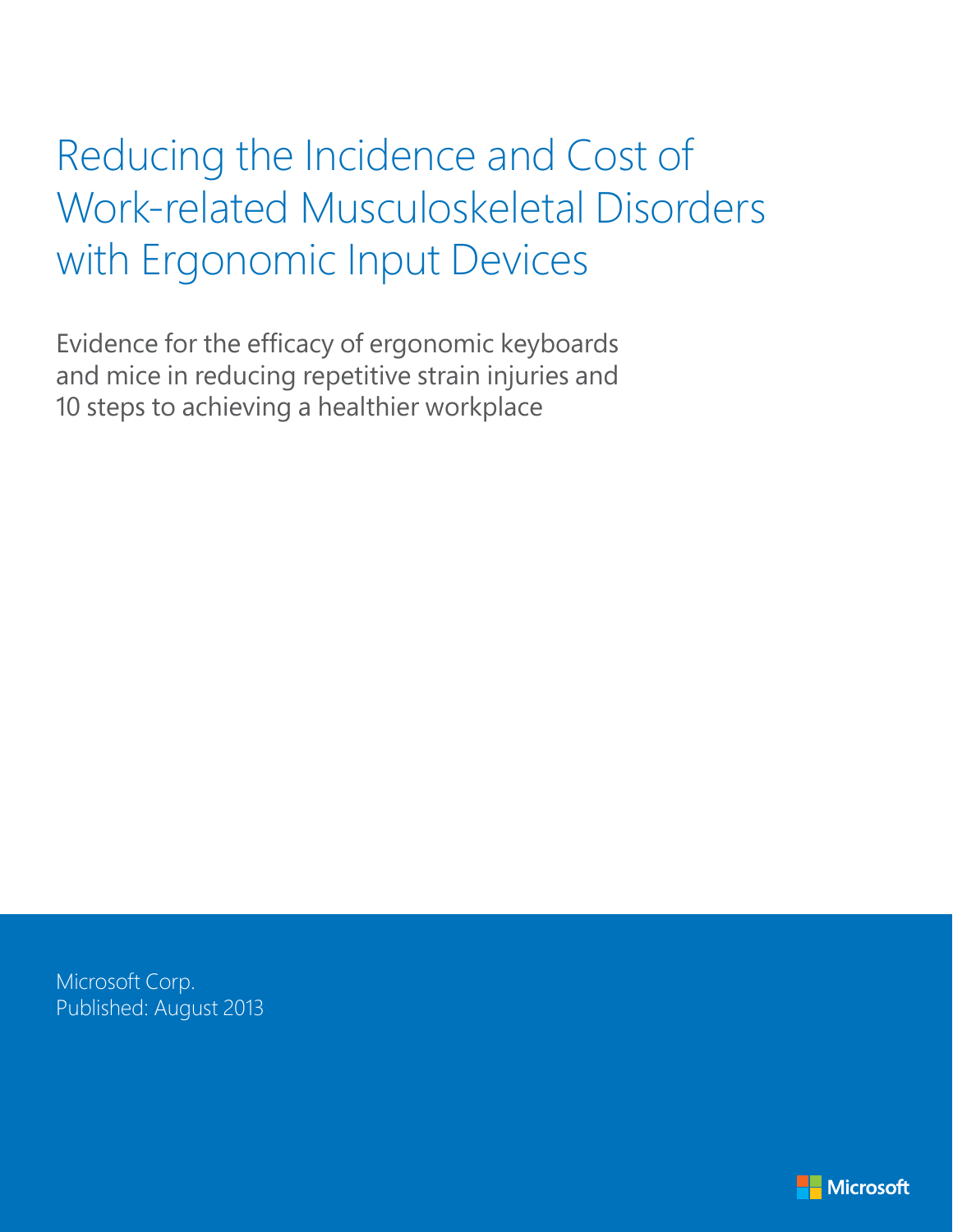### **Abstract**

The costs associated with repetitive strain injury (RSI) to businesses are estimated between \$15 and \$20 billion per year in the United States, according to the federal Occupational Safety & Health Administration (OSHA). Of the many risk factors associated with RSIs, one of the easiest to address is improper workstation configuration, including the use of an appropriate pointing device and keyboard. Properly designed ergonomic input devices have been shown to reduce computer-related pain and demonstrate a significant effect on the incidence of RSIs for primary prevention.

The cost savings resulting from an ergonomic workstation program can be substantial. Using numbers derived from modern studies on injury rates and a hypothetical company employing 500 computer users, a 10 percent reduction in repetitive strain injuries and symptoms would yield an **annual savings of \$700,000**.

This paper examines the issue of repetitive strain injuries in the workplace and offers guidance on instituting an effective ergonomic program that reduces the incidence and cost of work-related RSIs.

#### ©2013 Microsoft Corp. All rights reserved.

The information contained in this document represents the current view of Microsoft Corp. on the issues discussed as of the date of publication. Because Microsoft must respond to changing market conditions, it should not be interpreted to be a commitment on the part of Microsoft, and Microsoft cannot guarantee the accuracy of any information presented after the date of publication.

This white paper is for informational purposes only. MICROSOFT MAKES NO WARRANTIES, EXPRESS, IMPLIED OR STATUTORY, AS TO THE INFORMATION IN THIS DOCUMENT.

Complying with all applicable copyright laws is the responsibility of the user. Without limiting the rights under copyright, no part of this document may be reproduced, stored in or introduced into a retrieval system, or transmitted in any form or by any means (electronic, mechanical, photocopying, recording or otherwise), or for any purpose, without the express written permission of Microsoft Corp.

Microsoft may have patents, patent applications, trademarks, copyrights or other intellectual property rights covering subject matter in this document. Except as expressly provided in any written license agreement from Microsoft, the furnishing of this document does not give you any license to these patents, trademarks, copyrights or other intellectual property.

Microsoft Corp. One Microsoft Way Redmond, WA 98052-6399 USA

*Microsoft and Natural are either registered trademarks or trademarks of Microsoft Corp. in the United States and/or other countries.*

*The names of actual companies and products mentioned herein may be trademarks of their respective owners.*

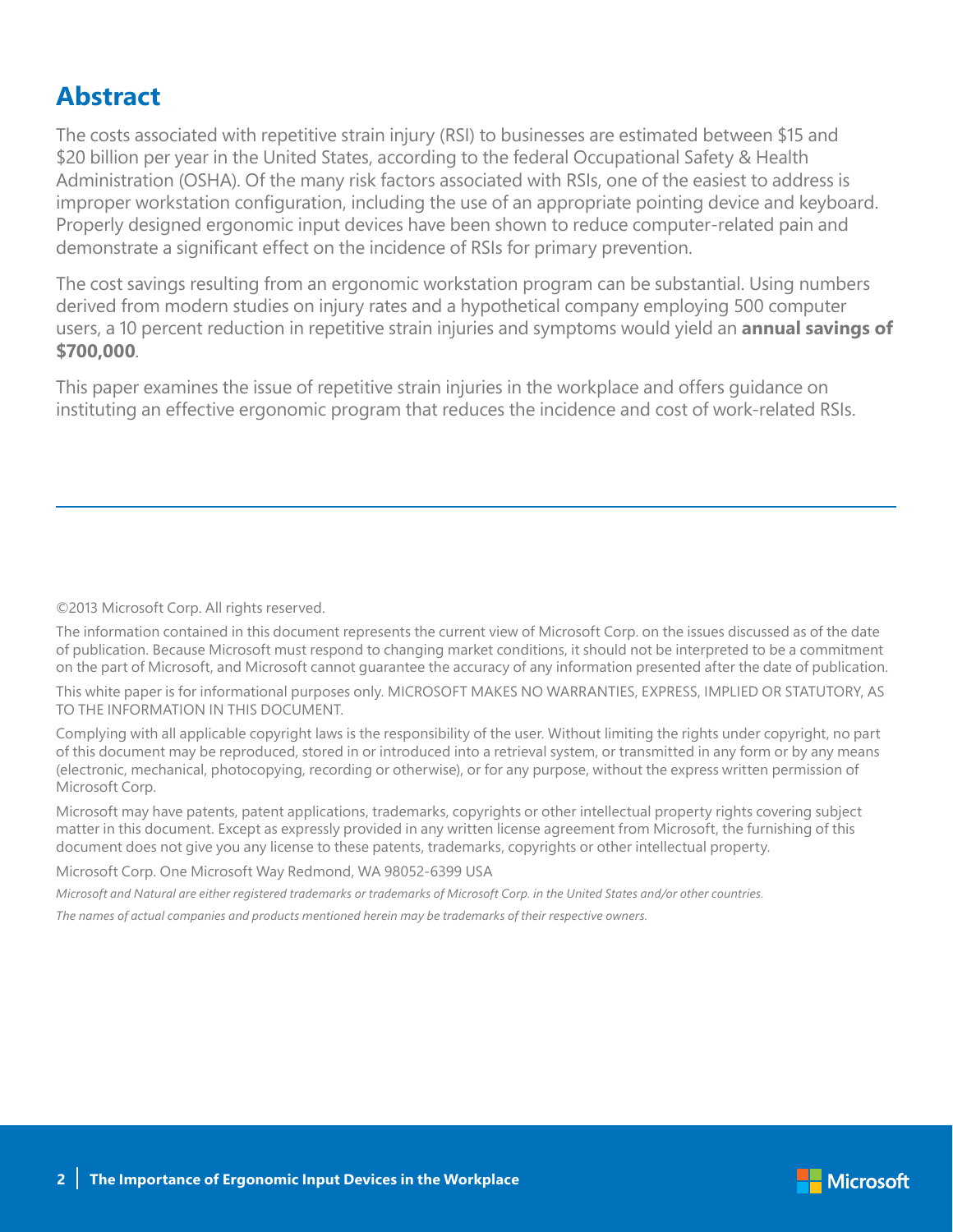# **Contents**

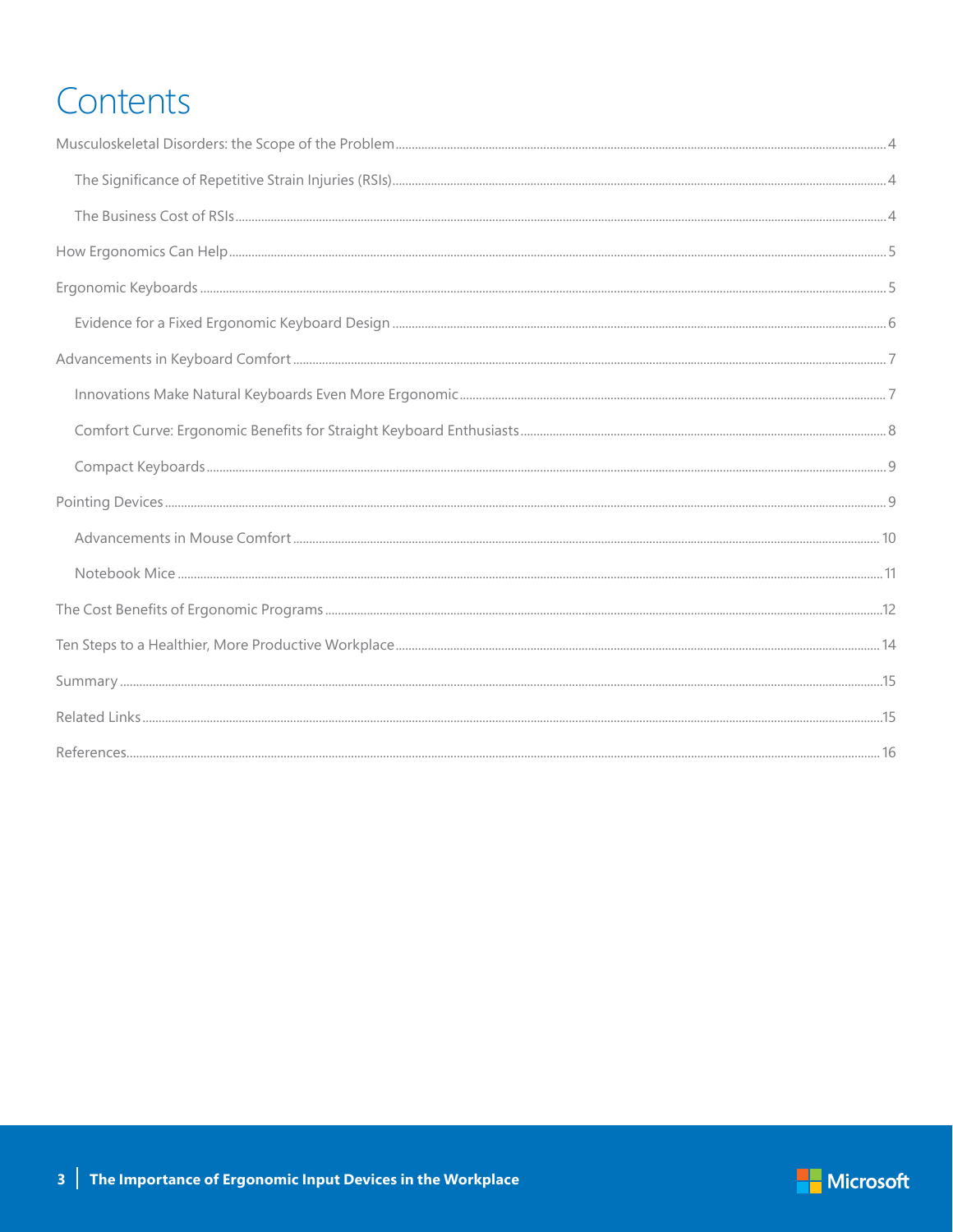# Musculoskeletal Disorders: the Scope of the Problem

The issue of musculoskeletal disorders (MSDs) not only affects employees, but also the companies that employ them. The Washington State Department of Labor and Industries, for example, reports the following:

*"The magnitude, cost and burden of work-related musculoskeletal disorders (WMSDs) are enormous. From 1992–2000, there were 380,485 Washington state accepted workers' compensation state fund claims for nontraumatic soft tissue musculoskeletal disorders of the neck, back and upper extremity. These claims resulted in \$2.9 billion in direct costs, and 26.9 percent of all state fund workers' compensation claims. Of WMSD claims during this time period, 32.4 percent were compensable with an average of 123 lost time days per compensable claim.*"1

#### **The Significance of Repetitive Strain Injuries (RSIs)**

MSD is a term that refers to a broad range of soft tissue disorders. One of the causes of MSDs is repetitive motion, and disorders involving repetitive activities are commonly referred to as repetitive strain injuries (RSIs). Perhaps the best-known example of an RSI is carpal tunnel syndrome, which occurs when the median nerve, which runs from the forearm into the hand, becomes pressed or squeezed at the wrist.

RSIs result from the accumulation of many small injuries suffered during daily, routine activities. RSIs decrease blood flow or cause strain to the affected areas of the body, which can cause nerve compression, tendon damage, muscle strain and joint damage. Depending on the level of activity, the accumulation of injury can begin to outpace the ability of the body to heal itself, eventually leading to a potentially serious injury that can cause pain, loss of productivity, difficulty performing basic life skills, and even disability.

**Since these injuries develop slowly, people tend to neglect the warning signs and work through the pain, unaware that they may be incurring significant injury.** It is often much easier to address these problems early than it is to treat them after they have become full-blown disorders, as these injuries can be very costly and difficult to treat once they develop into a full MSD.

RSIs have been appearing in increasing numbers in office environments since the early 1990s, according to the federal Bureau of Labor Statistics (BLS).

Computer use requires a large number of repetitive actions. A Microsoft study that measured the computer usage patterns of 88 participants over nine months found that computer users strike the keyboard space bar an average of 669 times per hour of active computer use.

Another survey of 335 professionals found that desktop PC users self-reported an average desktop computer use rate of 5.8 hours per day, accounting for almost 70 percent of their total work day.<sup>2</sup> This combination of high-frequency activity with long periods of computer work means that damage to the body can accumulate very quickly.

The extent of the RSI epidemic is being explored by researchers concerned with the depth of the problem. An epidemiological study published in the American Journal of Industrial Medicine followed 632 newly hired computer users for up to three years and found that more than 50 percent of them reported repetitive strain symptoms during the first year of their new job.<sup>3</sup> Worse, 68 percent of the reported RSI symptoms were deemed to be severe enough to be classified as musculoskeletal disorders (198 out of 291 instances).

#### **The business cost of RSIs.**

In addition to the humanitarian incentive, there is a strong business argument to be made for reducing RSIs. A typical reported upper-extremity repetitive strain injury leads to an average of 12 lost days of work<sup>4</sup> and costs on average \$38,500 for worker's compensation costs.5 From a productivity standpoint, **worker productivity and effectiveness have also been shown to diminish when workers suffer from musculoskeletal symptoms**. 6

Altogether, RSIs represent 62 percent of all North American workers' compensation claims and result in nearly \$15 to \$20 billion in lost work time and medical claims each year, as reported by OSHA.

**A survey found that PC users selfreported an average computer use rate of 5.8 hours per day, or 69 percent of their total working hours.**

**According to a Microsoft study, computer users strike the** 

**keyboard space bar an average of** 

**669 times per hour.** 

**One study found that 50 percent of study participants reported repetitive strain symptoms during the first year of their new job; 68 percent of reported RSI symptoms were deemed to be severe enough to be classified as a musculoskeletal disorder.**

**RSIs represent 62 percent of all North American workers' compensation claims and result in nearly \$15 to \$20 billion in lost work time and medical claims each year.**

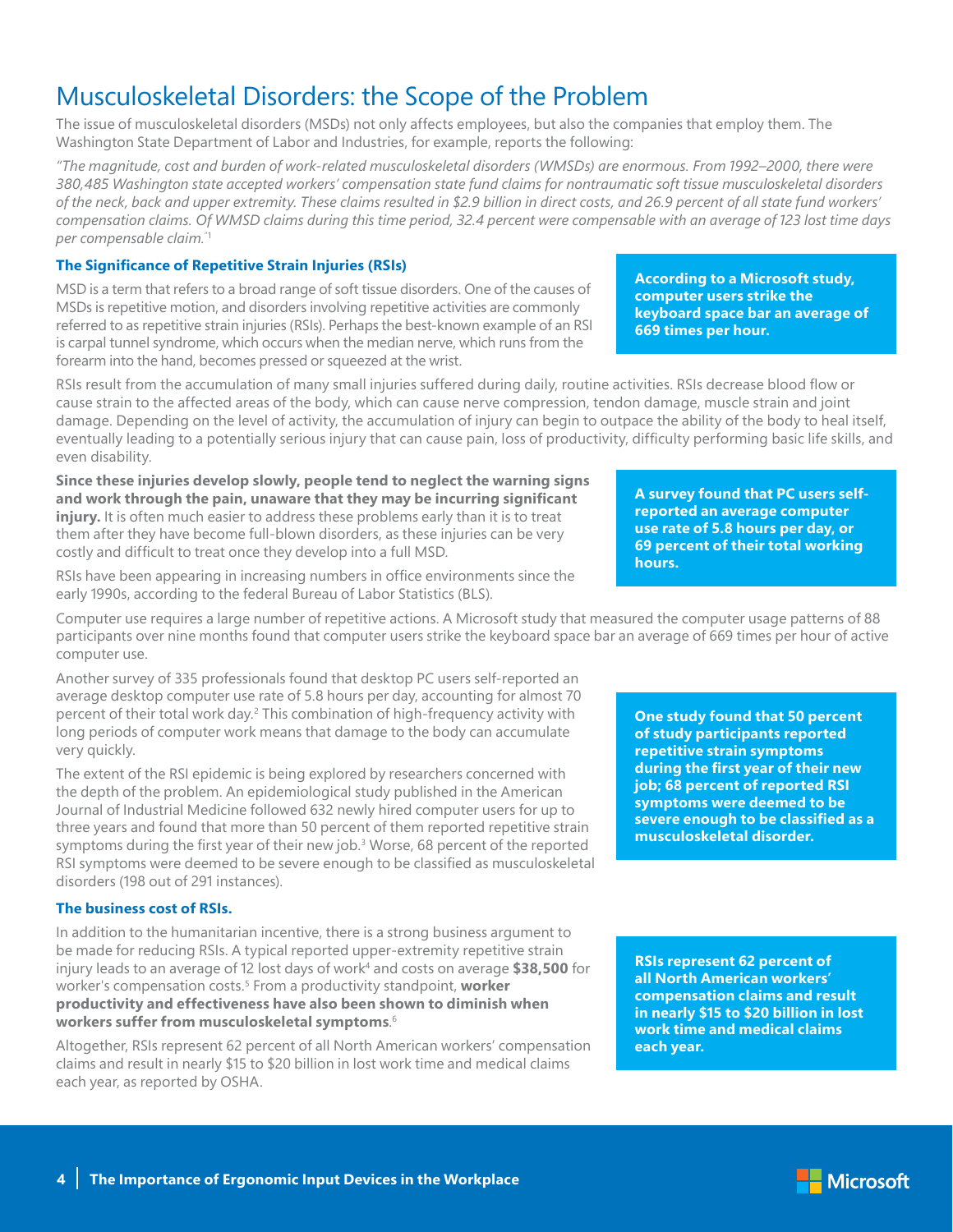# How Ergonomics Can Help

As the severity of these problems grows, more emphasis is being placed on ergonomics, the study of designing equipment and devices that fit the human body, its movements, and its cognitive abilities.

Ergonomically designed office furniture and computer products are growing in popularity, both because of the improved comfort they offer and because of their ability to reduce injury. Ergonomic workstations help to maximize productivity by reducing worker fatigue and discomfort, reducing errors, and increasing input speed. As an example, researchers found that individual performance increased 25 percent when employees used an ergonomically designed workstation in the manufacturing industry.<sup>10</sup>

Below are a few examples of companies that have realized significant improvements in productivity and/or their bottom line after implementing the specified ergonomic initiatives.

*Textile manufacturer Fieldcrest Cannon reduced work-related MSDs from 121 in 1993 to only 21 in 1996, a drop of more than 80 percent. The company implemented engineering controls such as springs for the material-handling boxes. Workers designed and management implemented an improved bagging system. The company also purchased adjustable chairs.7*

*Bath vanity and furniture maker Woodpro Cabinetry Inc. made ergonomic changes that resulted in a decrease of almost 40 percent in workers' compensation costs, which declined from \$103,824 to \$61,000. The company adopted engineering controls such as dropping the conveyor belt so workers had easier access to the tops of cabinets, installing conveyors to minimize manual lifting, and purchasing angled tables to reduce bending and reaching. They also implemented job rotation.8*

*Charleston Forge, a metal furniture manufacturing company, established an ergonomics program that cut lost workdays from work-related MSDs from 176 in 1991 to 0 in 1997. Ergonomic changes increased productivity 25 percent.9*

To drive these successes, ergonomics has identified many risk factors involved in the development of RSI. These risk factors include (among others) history of injury, rest and work patterns, workload, psychosocial factors (such as workplace stress), individual factors, work patterns, and workstation configuration. Addressing any of these risk factors can be helpful in reducing the incidence of RSI and increasing worker productivity.

### Ergonomic Keyboards

The right keyboard can improve user posture and help minimize the risk of strain or injury. Splitting a keyboard so that each half better accommodates the natural posture of each arm is one way of accomplishing this (see Figure 1).



Figure 1. A split keyboard reduces ulnar deviation, twisting of the nerve on the little finger side of the forearm.

Split keyboards, which this paper refers to as ergonomic keyboards, come in two varieties: fixed and adjustable. Table 1 summarizes the advantages and disadvantages of each.

Fixed ergonomic keyboards come in a set configuration to accommodate most users. They are simple to set up and use without training, but they cannot be customized to accommodate individuals of unusual body shapes and sizes. Conversely, adjustable keyboards have movable parts and can be adjusted to accommodate almost any body type, but they can be difficult to set up, and the ergonomic advantage may be lost if they are not properly configured.

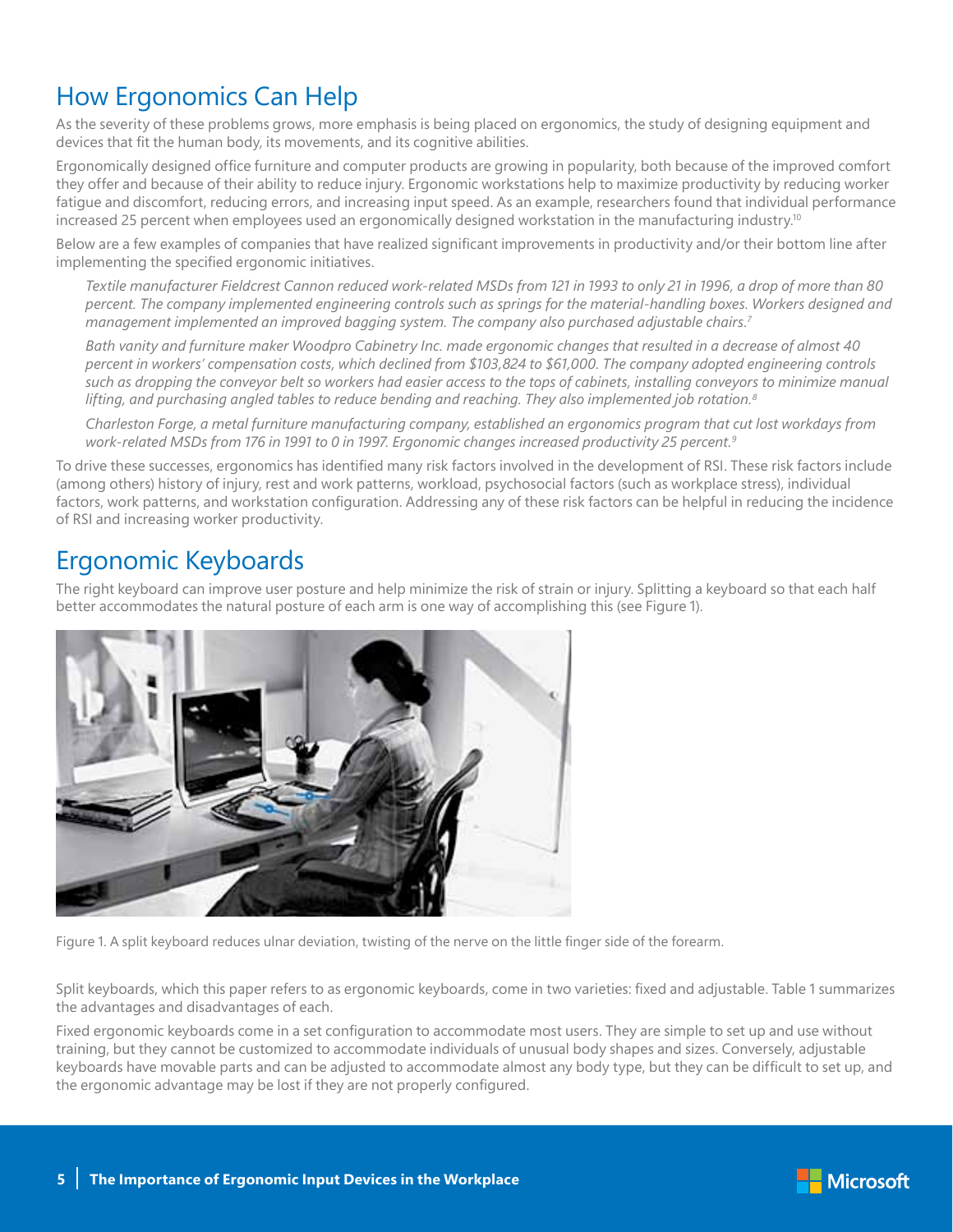|               | <b>Fixed Ergonomic Keyboard</b>                                       | Adjustable Ergonomic Keyboard                                                                       |
|---------------|-----------------------------------------------------------------------|-----------------------------------------------------------------------------------------------------|
|               | The Sculpt Ergonomic Keyboard is an<br>example of a fixed alternative | Goldtouch® Adjustable Keyboard                                                                      |
| Advantages    | keyboard design<br>Easy to set up<br>$\bullet$                        | Can be adjusted to accommodate<br>$\bullet$                                                         |
|               | Cannot be improperly configured<br>$\bullet$                          | individuals of unusual body shapes<br>and sizes                                                     |
|               | Designed for the general population<br>$\bullet$                      |                                                                                                     |
| Disadvantages | One size fits all - no customization<br>$\bullet$                     | More difficult to set up to gain full<br>$\bullet$<br>benefit - special training may be<br>required |
|               |                                                                       | Improper setup can lead to poor<br>ergonomic alignment                                              |

**Microsoft is the number 1 best-selling brand of ergonomic keyboards.**<sup>11</sup> For example, the Natural Ergonomic Keyboard 4000 has been the number 1 best-selling wired keyboard in the United States.<sup>12</sup> Microsoft's success in the area of ergonomic input device design has been largely influenced by the fact that Microsoft is one of the few keyboard manufacturers to employ a full-time inhouse ergonomist.

#### **Evidence for a Fixed Ergonomic Keyboard Design**

Because of the longevity of its popular design, Microsoft's Natural Keyboard has become one of the most researched ergonomic keyboards. "The Effect of Alternative Keyboards on Musculoskeletal Symptoms and Disorders" by Moore and Swanson, one of the largest and most meaningful studies of ergonomic computer peripherals, assessed whether keyboard design was directly linked to the risk of musculoskeletal disorders and symptoms.<sup>13</sup>

This study followed 289 people for two years as they used a specific keyboard: a standard keyboard, an adjustable split keyboard, or a fixed split keyboard (the Microsoft Natural Keyboard). The study concluded, "In terms of primary prevention, only the fixed alternative [Natural] keyboard demonstrated a significant effect on the incidence of musculoskeletal symptoms."

The Moore and Swanson study also determined that the Microsoft Natural Keyboard design helped reduce the severity of symptoms for people who were **The Moore and Swanson study found that the Microsoft Natural keyboard design helped reduce the severity of symptoms for people who were already suffering, stating "the fixed alternative keyboard was associated with improvement of baseline wrist and carpal tunnel syndrome symptoms."**

already suffering, stating "the fixed alternative keyboard was associated with improvement of baseline wrist and carpal tunnel syndrome symptoms."

Looking at the workers' subjective pain over time, a separate longitudinal study in 1999<sup>14</sup> compared a placebo standard keyboard with the Microsoft Natural Keyboard and two adjustable split keyboards. This study followed 80 computer users over six months and found that the Microsoft Natural Keyboard "demonstrated an improving trend in pain severity and hand function following six months of keyboard use" when compared with the standard keyboard. In addition, the Microsoft Natural Keyboard yielded the greatest user benefit of any of the tested keyboards. The 1999 study also established that **users were able to type just as quickly on a split keyboard as they could on a straight keyboard**.

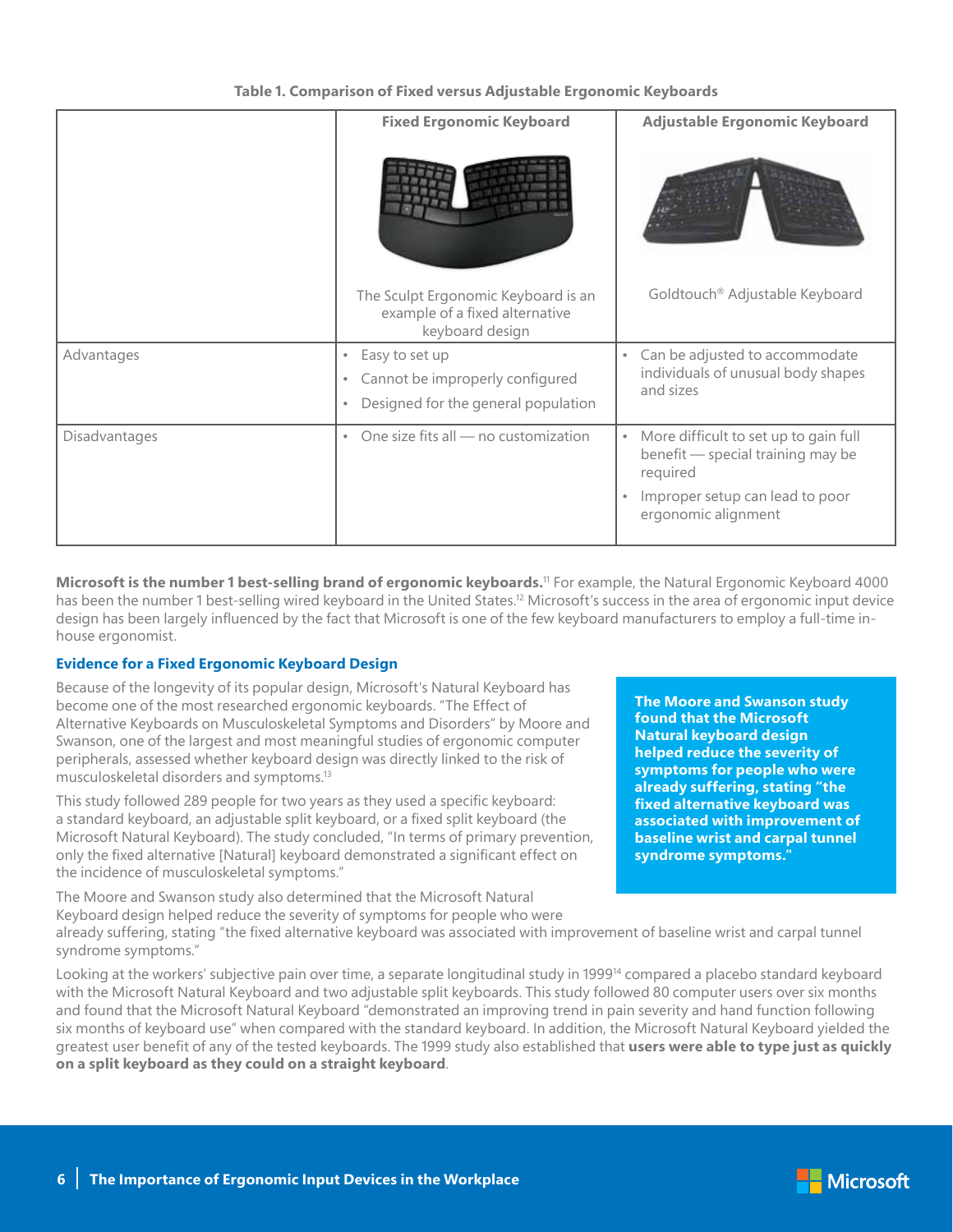In verifying the design intent of the Microsoft Natural Keyboard, a 2000 study<sup>15</sup> examined users' posture during use of this keyboard. The findings of this study yielded hints about the reasons for the reduction in pain and symptoms seen in the other studies. The study tested wrist posture of 16 participants using three keyboards: a standard keyboard, the Microsoft Natural Keyboard, and a keyboard with adjustable-angle design. This study concluded that **the Microsoft Natural Keyboard design "promoted a more natural hand position while typing, thereby reducing the potential for cumulative trauma disorders of the wrist."**

# Advancements in Keyboard Comfort

Several ergonomic advances have been developed at Microsoft since the release of the first Natural Keyboard. These include both additional ergonomic features for users of split keyboards and the new Comfort Curve design, a slightly curved keyboard that provides some of the benefits of a split keyboard to users who prefer a straight keyboard. These latest innovations have culminated in the new Sculpt Ergonomic Keyboard, which has the Natural keyboard layout.

#### **Innovations Make Natural Keyboards Even More Ergonomic**

Advances in the split keyboard include an increased gable angle, a padded palm rest, a palm lift, a curved key bed and a natural arc design.

The **gable angle** has been increased. This helps users untwist (depronate) their arms and use a more natural handshake position while typing.\*



Figure 2. Gable angle

• A new **padded palm rest** and **palm lift** help reduce wrist extension. The palm rest helps prevent the wrist from dropping excessively while typing and reduces contact pressure while the hand rests on it (note that the hand should not rest on the palm rest during typing). The removable palm lift provides a reverse tilt to the keyboard, which helps reduce wrist extension even more — an ergonomic benefit that has been documented by two independent studies.<sup>16, 17</sup>



Figure 3. Palm lift

• The **curved key bed** was developed based on research indicating that keys at the extents of the keyboard are often struck offaxis, resulting in less efficient key strikes. The curved key bed helps address this by pointing the keys more toward the center of the user's hand. This helps the user strike the keys more directly while typing, reducing the amount of force required.



Figure 4. Curved key bed

• The **natural arc** addresses the fact that fingers all have different lengths by adding a gentle curve to the key layout. This not only helps the keyboard better match the hand, it also reduces the reach required for the most distant keys (such as the Backspace key) by arching the keys closer to the center of the hand.

\*Natural Ergonomic Keyboard 4000 shown.

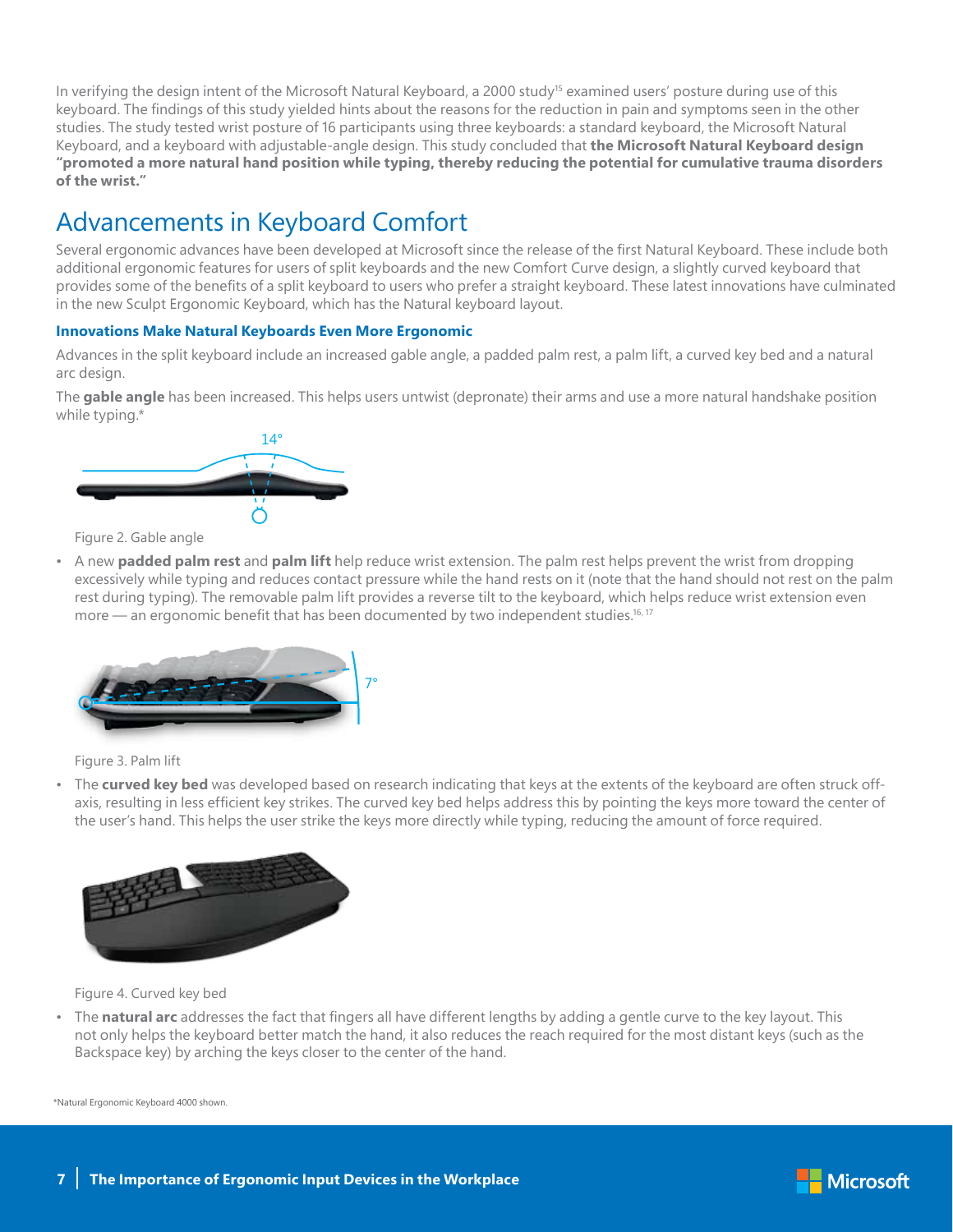

Figure 5. Natural arc reduces pinky reach

This advanced Natural design is available in the Sculpt Ergonomic Keyboard (pictured above in figures 2–5).

#### **Comfort Curve: Ergonomic Benefits for Those Who Prefer a Straight Keyboard**

The Comfort Curve concept provides a six-degree curved design, in contrast to the 12-degree split angle used on Microsoft Natural keyboards. This reduced angle allows the keys to remain in a contiguous arc, rather than being split into two distinct keyboard halves. This is for people who prefer to use a straight keyboard, but are looking for better posture and improved comfort. Studies have found that the Comfort Curve design improves wrist posture, although not as dramatically as a fully split keyboard.18 In a Microsoft satisfaction survey, 94% of Comfort Curve users said that they would recommend it to their friends and family. Further, 88% stated that their next keyboard will also be a Comfort Curve. Comfort Curve is available in a variety of models at multiple price points.



Figure 6. Six-degree curve

The newest Comfort Curve model, the Comfort Curve Keyboard 3000, maintains the six-degree arc of the original, and offers two primary benefits over the previous version.

**1. More familiar:** The new Comfort Curve design has keys that are more like those of a straight keyboard – they are all the same size. This makes the keyboard more familiar to straight keyboard users.



Figure 7. The Comfort Curve Keyboard 3000 - six-degree curve, similar to Figure 6, but without enlarged 'b' and 'n' keys

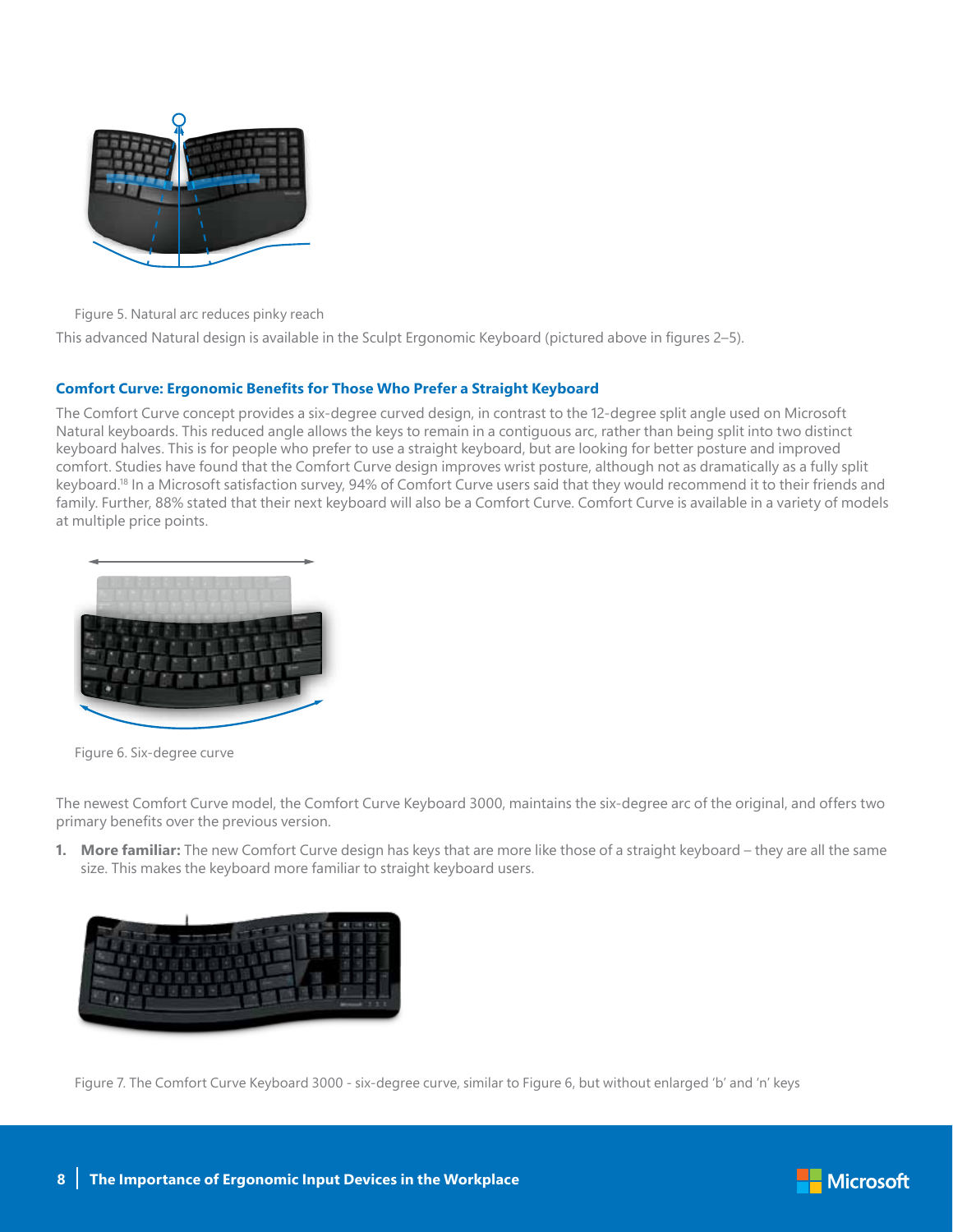**2. More comfortable:** The new design has been modified to add curvature in the third dimension while maintaining the sixdegree arc of the original Comfort Curve.



Figure 8. The Microsoft Comfort Curve Keyboard 3000 - seven-degree dome curvature of Comfort Curve contour. Note the similarity to Figure 2 – Natural keyboard gable angle

#### **Compact Keyboards**

Some people find it more comfortable to use a compact keyboard because a large keyboard can push the mouse out too far to the right, requiring an awkward external shoulder rotation to reach it. Research has shown reduced shoulder muscle activity associated with the use of a narrow keyboard – such as one with no number pad.  $24$ 



Figure 9. The Arc Keyboard – with no number pad



Figure 10. Sculpt Mobile Keyboard – with no number pad

Ultimately, no single keyboard is ideal for everyone; each individual needs to choose the keyboard that works best for him or her. That is why Microsoft offers a variety of ergonomic keyboard designs to suit various preferences in terms of size, shape and configuration.



Figure 11. Separate number pad

The separate number pad provides greater work space flexibility, allowing you to move it out of the way when not in use. This helps to prevent shoulder rotation, which is a risk factor for RSIs of the upper extremities. The number pad, which is viewed as very important by most users, is not used as frequently as one might expect. But when users need to enter numbers, they want it to be readily available.

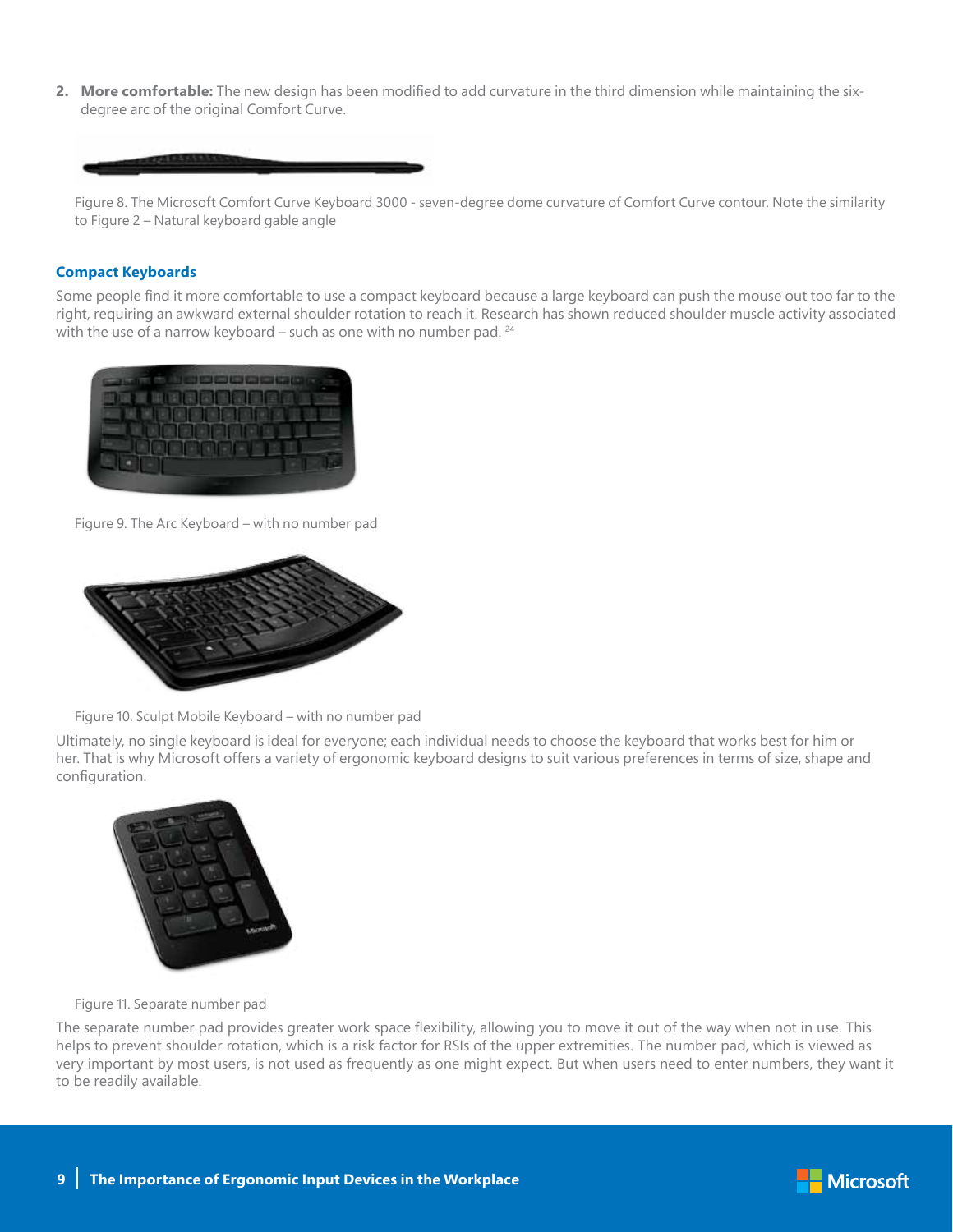### Pointing Devices

While there are a lot of different pointing devices in the world today, this paper focuses on mice.

Microsoft has run a variety of studies aimed at determining what makes a mouse feel comfortable, and one of the key factors that influences mouse comfort is pressure on the hand. Too much pressure is uncomfortable because it causes the mouse to press sharply into the palm. The proper amount of pressure can be maintained if the mouse contacts a large area of the hand in an even, distributed manner.

To design the optimal mouse contact area, Microsoft uses a variety of technologies and techniques. These include a pressuresensitive glove, which determines what parts of the hand contact the mouse and the location of contact, as well as infrared thermography to evaluate the contact area.

One of the key criteria for selecting a mouse is whether it is designed for the right hand only or for use by either hand (ambidextrous). Both approaches have their advantages and disadvantages (see Table 2 for a summary). Right-hand-only mice have been optimized for comfort in the right hand, which allows for additional tailoring of contact area, and for the wrist to be positioned with less pronation (twist in the forearm). Ambidextrous mice can be used in either hand (making them useful for corporate standards). They can be used to balance the loads between the arms. However, the mouse shape must remain more generic to accommodate use by either hand.

|                      | <b>Right-Hand-Only Mouse</b>                                                                                                                                                                     | <b>Ambidextrous Mouse</b>                                                               |
|----------------------|--------------------------------------------------------------------------------------------------------------------------------------------------------------------------------------------------|-----------------------------------------------------------------------------------------|
|                      | <b>Sculpt Comfort Mouse</b>                                                                                                                                                                      | Wireless Mouse 5000                                                                     |
| Advantages           | Optimized for best right-hand comfort<br>$\bullet$<br>Windows touch tab for easy access to apps and the<br>$\bullet$<br>start screen<br>Provides reduced wrist twisting (pronation)<br>$\bullet$ | Can be used in either hand<br>Can be switched from hand to hand to balance<br>work load |
| <b>Disadvantages</b> | Cannot be used in the left hand<br>٠                                                                                                                                                             | Not optimized for single-handed comfort<br>٠                                            |

**Table 2. Comparison of Right-Handed versus Ambidextrous Mice**

Because hand sizes and comfort preferences differ, Microsoft offers a wide variety of desktop mouse shapes and sizes.

#### **Advancements in Mouse Comfort**

Microsoft has combined some new breakthrough ideas in mouse comfort with some of the concepts that have made the Natural line of keyboards so successful. One of the results is the Microsoft Sculpt Ergonomic Mouse.



Figure 12. Microsoft Natural Wireless Laser Mouse 7000 promotes a neutral, relaxed posture

As evident in figure 11, the Sculpt Ergonomic Mouse design looks unique. This is due to the fact that it has been designed from the ground up to fit the relaxed posture of the hand. Poor posture has been identified as one of the key risk factors for RSI.<sup>23</sup> The neutral, relaxed posture that this mouse encourages is very important and was the core driver for the design. In addition, it has evolved to accommodate a broader spectrum of hand sizes.

The elevated thumb scoop and the slant of the top of the mouse encourage a vertical wrist posture that has been shown to result in lower carpal tunnel pressures.<sup>20</sup> Similarly, the curved finger posture is provided by the curving form of the mouse. This rounded form was designed to reduce the static muscle load that is required with traditional mice to hold your fingers straight over the buttons. This bent finger posture has also been associated with reduced carpal tunnel pressure.<sup>20</sup>

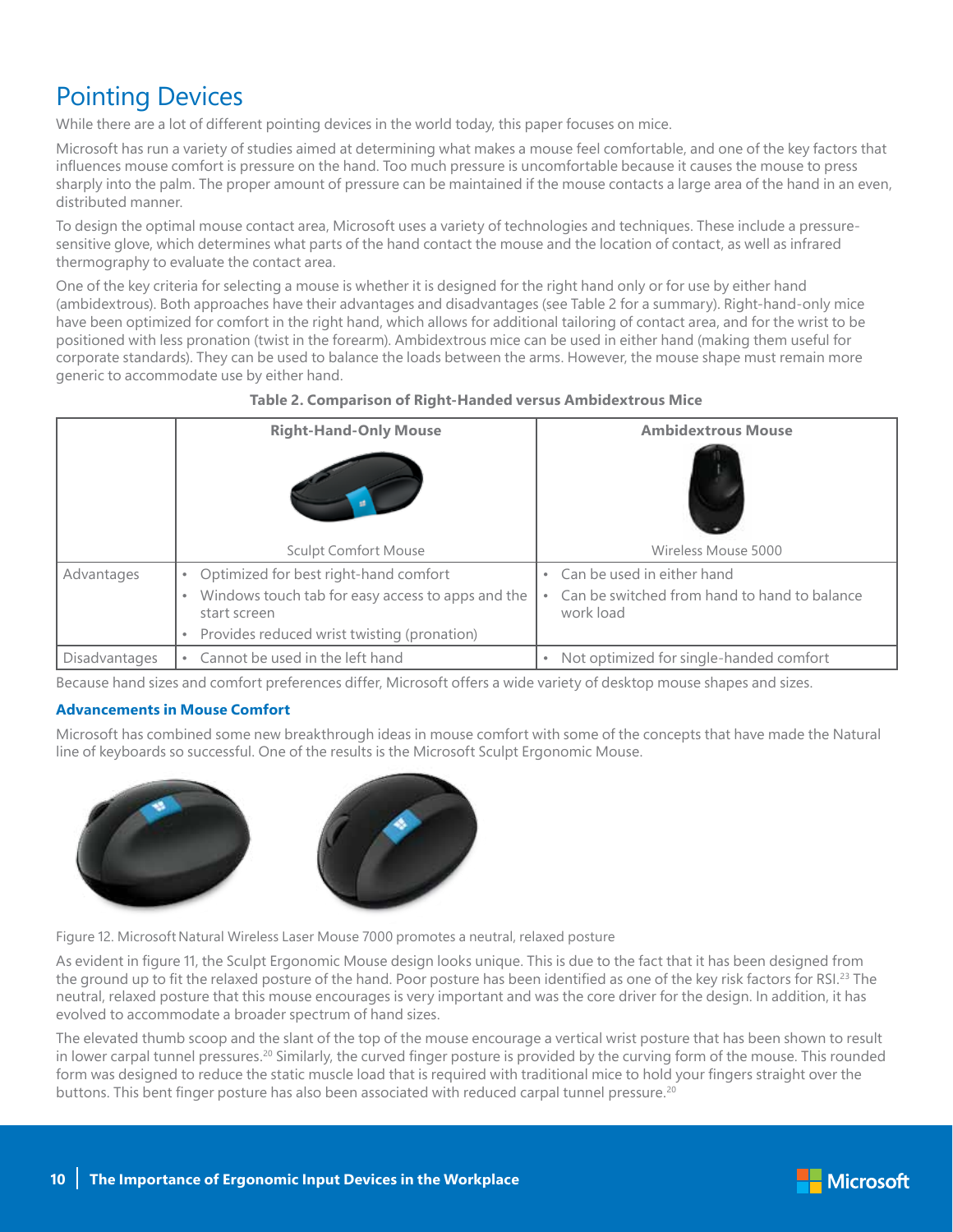

Figure 13. Microsoft Sculpt Ergonomic Mouse - features that promote a relaxed hand and wrist posture

Another important benefit of the vertical wrist posture is that it helps to get the sensitive area of the hand out of contact with the desktop. This area of the hand is just over the carpal tunnel, and research has shown that external force applied to this area can have a powerful effect on carpal tunnel pressure.<sup>19</sup> For instance, a 1 kg force applied here was found to drive carpal tunnel pressure to a mean pressure of 136 mm Hg, four times higher than the recommended pressure. Other research has shown that once carpal tunnel pressure begins to exceed 30-40 mm Hg, it begins to interfere with nerve function and circulation.<sup>21,22</sup> Unfortunately, many people rest this area directly on the desktop while using a traditional mouse. The Sculpt Ergonomic Mouse was designed to roll the hand onto its side so that these sensitive areas are not in contact with the desktop (such as with a traditionally shaped mouse).

Traditional Mouse

### Natural Wireless Laser Mouse 7000



Figure 14. Examples of hand contact area with desk with the Natural mouse on left and a traditional mouse on the right. The darker colors indicate the greater amount of pressure a traditional mouse puts on the area of the carpal tunnel. The Natural Wireless Laser Mouse 7000 is an earlier generation of the ergonomic mouse. The design has evolved over time to produce multiple ergonomic mice, most recently the Sculpt Ergonomic Mouse.

In addition to ergonomic design, the Natural mouse also offers productivity and performance features such as a laser sensor, a wireless connection and a tilt wheel. In testing, the Natural mouse demonstrated pointing performance equivalent to that of a traditionally shaped high-end mouse. New users were also able to immediately use the Natural mouse effectively. Many other ergonomic mouse designs have a learning curve and provide inferior pointing performance.

#### **Notebook Mice**

A study<sup>2</sup> performed by the Human Factors and Ergonomics Society followed the differences in usage patterns between desktop and notebook computer users.

One of their most profound findings was that notebook users who used an external pointing device reported a lower incidence of pain when compared with notebook users who used only the notebook's internal pointing device. Based on this finding, an external pointing device is recommended for use with notebook computers. Microsoft offers a variety of comfortable, portable and convenient notebook computer mice.

**A lower incidence of pain was reported for notebook users who used an external pointing device.**

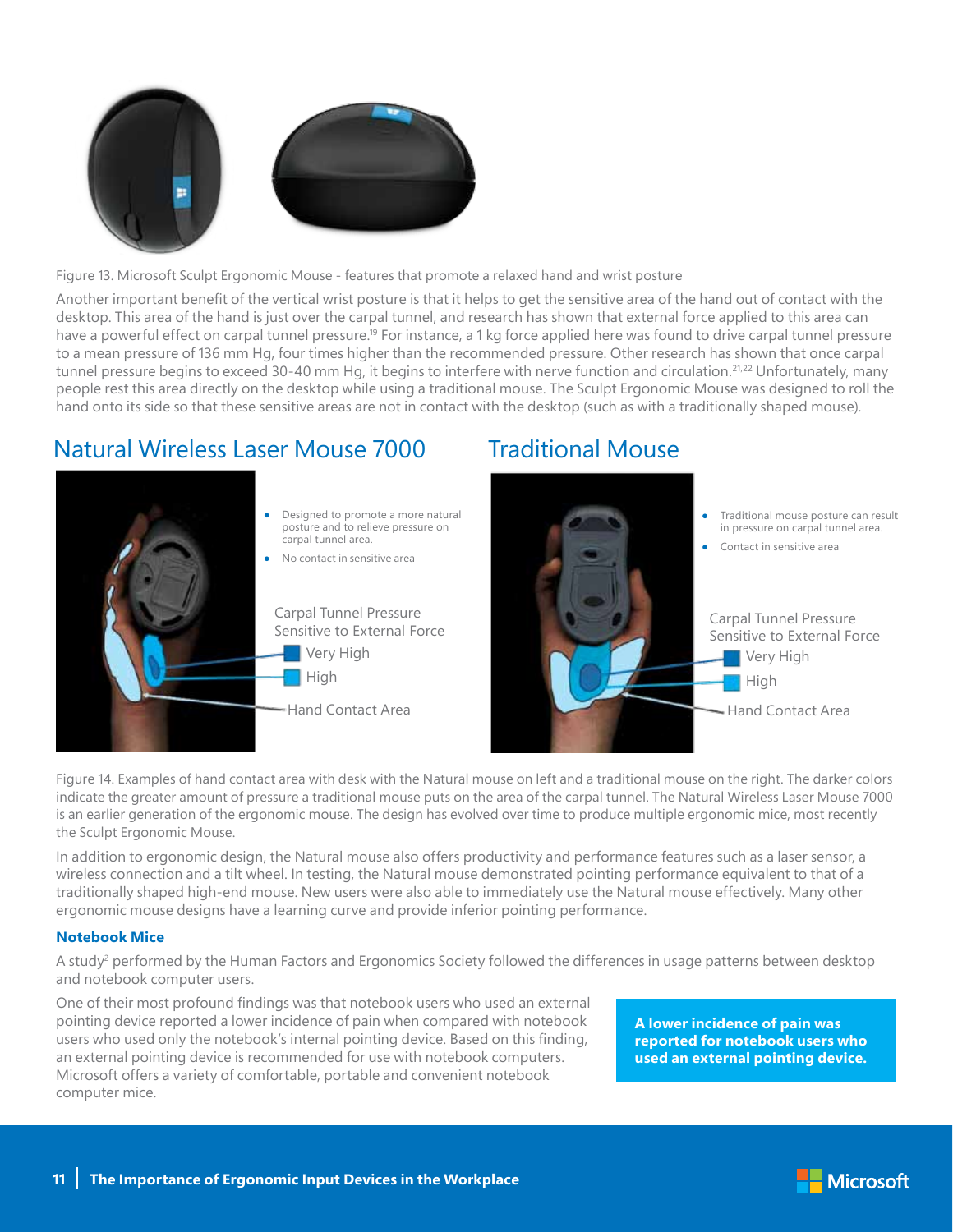

Figure 15. Example of external pointing device (Microsoft Sculpt Mobile Mouse) to provide improved comfort for notebook computer users

Notebook-sized mice can also be beneficial for those with smaller hands. For example, research published in 2007 found benefits for right posture, forearm muscle activity and performance for children using a child-proportional mouse (a commercial notebook mouse).25

# The Cost Benefits of Ergonomic Programs

As mentioned in the introduction, the costs related to repetitive strain injuries are very high — estimated by OSHA as costing U.S. businesses \$15 billion to \$20 billion per year. The incidence rate of musculoskeletal symptoms (a precursor to RSI) is also very high. A 2002 study<sup>6</sup> surveyed 1,283 computer users from different occupations; 87 percent of females and 76 percent of males reported that they were experiencing at least one musculoskeletal symptom. Addressing these symptoms early is key to preventing fullblown injuries.

| Cost            | <b>Description</b>                                                 | <b>Source</b>               |
|-----------------|--------------------------------------------------------------------|-----------------------------|
| S159.20 per day | Average white-collar labor rate                                    | BLS, 2000 <sup>4</sup>      |
| \$38,500        | Average workers' compensation upper-<br>extremity RSI claim        | CA CHSWC, 2000 <sup>5</sup> |
| $\vert$ 12 days | Average number of work days lost per<br>upper-extremity RSI injury | BLS, 2000 <sup>4</sup>      |

#### **Table 3. Quantifiable Costs Associated With RSI**

The values in Table 3 have been compiled to calculate the cost of a single instance of RSI. These values represent several quantifiable costs associated with injury: worker's compensation costs for medical treatment and the costs associated with lost work days. The total cost of an instance of RSI is calculated by adding the worker's compensation cost to the cost to replace the lost labor. By this calculation, **the direct medical and labor replacement costs of a single instance of RSI based on these studies are \$40,410**.

#### *RSI cost = worker's compensation cost + days lost per injury x (daily labor rate)*

Of course, individual companies can and should make these same calculations using their own internal values to determine how costly an instance of RSI is to their organization.

In addition to the direct costs mentioned above, there are costs associated with reduced productivity of those suffering from musculoskeletal symptoms. The Hagberg survey<sup>6</sup> mentioned above was one of the first to quantify this effect. Of those workers suffering from at least one musculoskeletal symptom (87 percent of females and 76 percent of males), 9.9 percent on average reported reduced productivity due to their musculoskeletal symptoms. Furthermore, the researchers found that **the "mean loss of productivity per month was 16.8 hours" for the workers who reported reduced productivity**. Averaged out over the entire work force studied in this survey, the average employee lost roughly 1.66 hours of productivity per month due to musculoskeletal symptoms. At the average white collar labor rate cited above, that is \$33 per employee per month lost to musculoskeletal symptoms.

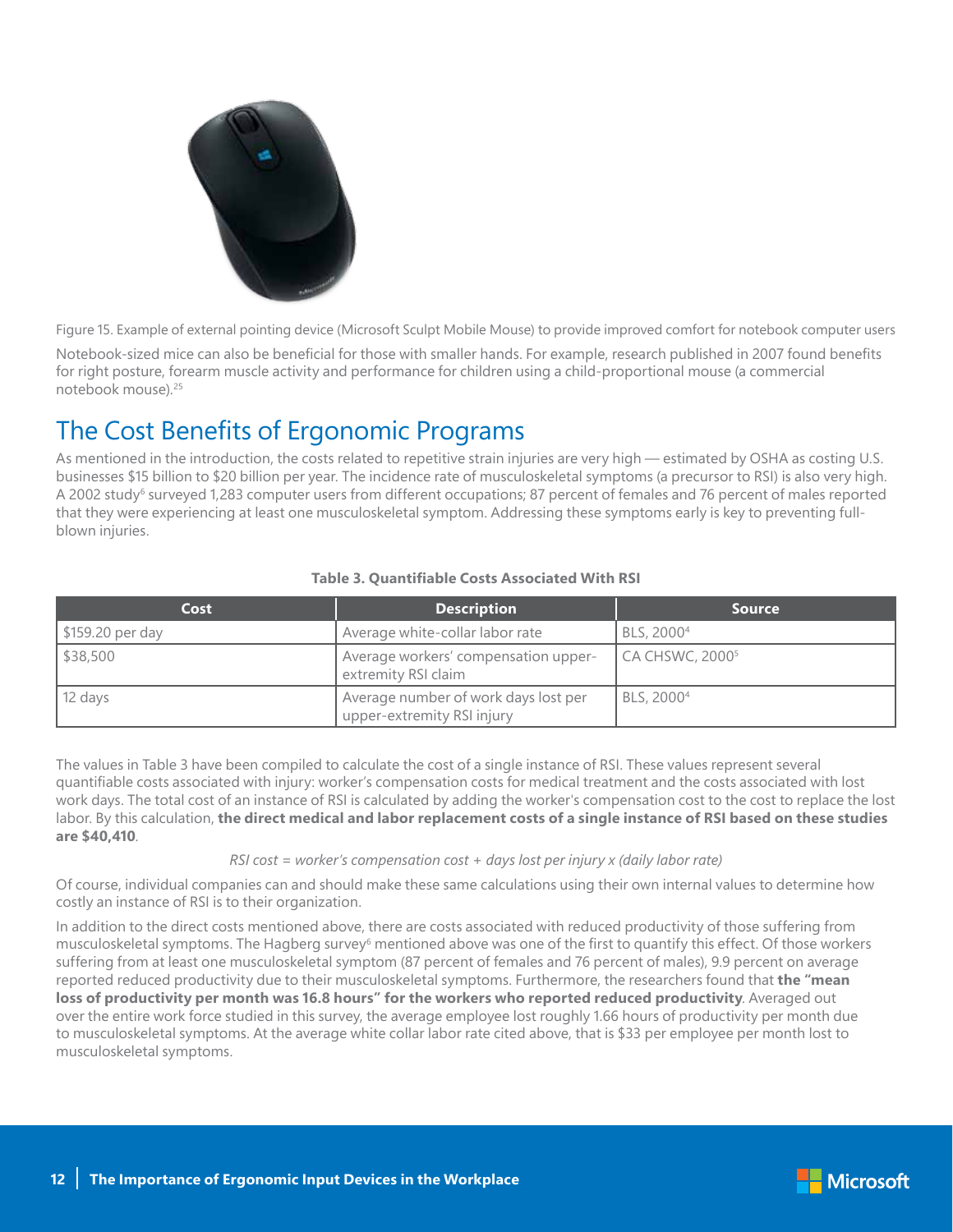For an example of the potential savings available from reducing the risk of RSI, let's look at a hypothetical company with 500 newly hired computer users. This scenario is based on the assumption that these workers are similar to those studied by Gerr, et al. in 2002<sup>3</sup> and that the workers make average white-collar labor rates. In the Gerr study, more than 50 percent of computer users reported RSI symptoms within the first year. And, as previously mentioned, 68 percent of them reported these musculoskeletal symptoms were severe enough to be classified as musculoskeletal disorders upon medical examination (198 of 291 instances).

Based on these numbers, it can be expected that 34 percent of workers from the hypothetical company in this scenario will experience a musculoskeletal disorder within one year of beginning their jobs. For this analysis, it is assumed that injuries require average medical costs for upper-extremity RSIs, or \$38,500 per claim.<sup>5</sup> This is the largest assumption in the analysis because it assumes both that the disorders documented in the Gerr study were similar to the average reported injury and that the cost to treat neck and shoulder disorders is similar to treatment costs for upper-extremity injuries.

Using these values, it can be expected that 170 of the 500 employees (or 34 percent) will experience a repetitive strain injury in their first year on the job. At a cost of \$40,410 for each injury in workers' compensation and replacement labor costs, the yearly total cost associated with repetitive strain injury is \$6.87 million dollars. Adding to the cost \$33 per month per employee for reduced productivity,<sup>6</sup> totaling \$198,000 (\$33 x 12 months x 500 employees), **our hypothetical company incurs a quantifiable cost of more than \$7 million dollars a year due to repetitive strain injuries**.

These numbers make clear the strong financial incentive for reducing risk factors for repetitive strain injuries. Ergonomic changes that yield even a modest reduction in repetitive strain injuries and symptoms can have a very strong impact on costs. For instance, **a 10 percent reduction in injuries and symptoms for the hypothetical company discussed above would yield a reduction in costs of over \$700,000 per year**. Ultimately, implementing a solid ergonomics program is not only good for employees, but good for the bottom line as well.

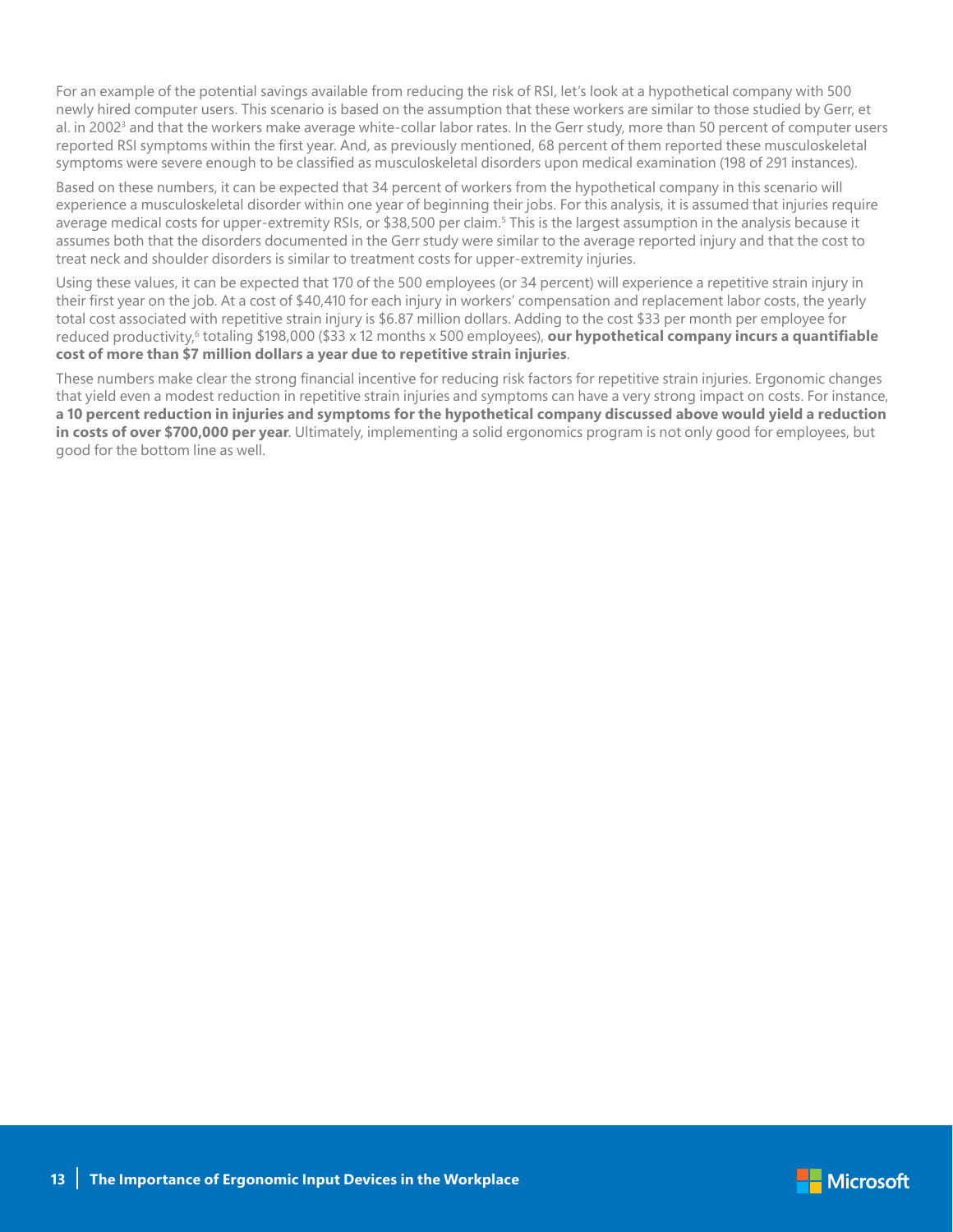# Ten Steps to a Healthier, More Productive Workplace

A solid ergonomics program that includes thoughtful keyboard and mouse selection can help you take advantage of the potential cost benefits discussed in the previous section. The following 10 steps will help get you started.

- **1. Conduct ergonomic assessments.** Consider contracting an ergonomic specialist who can assess employees' workstation needs on an individual basis and help you implement ergonomic solutions. These specialists can be great resources when considering which products to purchase.
- **2. Make seating comfortable and adjustable.** Good posture is important to comfort and well-being. You don't have to spend thousands of dollars on a chair; look for something comfortable that allows a user to adjust the height, backrest and armrests to suit his or her body type. An office chair should support the lower back. Feet should reach the floor. (If not, a foot rest will help.)
- **3. Select a good monitor.** Purchase a high-quality computer screen. Make sure the text characters on the screen look sharp, are high in contrast (e.g., black on white), and are a comfortable viewing size. Monitors should be placed at a comfortable height that doesn't make users tilt their heads excessively up or down. When seated comfortably, a user's eyes should be in line with the top of the display (about 2–3 inches below the top of the monitor casing).
- **4. Use ergonomic keyboards and mice.** Employees spend a good part of the day with their hands on a mouse and keyboard. Ergonomic input devices are designed for comfortable posture, reducing unnatural strain and minimizing forces. Consider purchasing mice and keyboards that have been designed by ergonomists, such as those developed by Microsoft (microsoft.com/hardware).
- **5. Utilize software and hardware tools.** Work efficiency can be improved by effectively using the software and hardware features that ship with ergonomic keyboards and mice. Many keyboards and mice come with hot keys, wheels, programmable options and other shortcuts for improving productivity.
- **6. Properly position keyboards and mice.** Place keyboard and mouse at the same height, about elbow level. Center keyboards in front of users with mice as close as possible. Upper arms should fall relaxed at sides.
- **7. Improve lighting.** In the computerized office, workstation lighting should be lower than in traditional industrial workplaces. Desk lamps can supplement lighting for more visually intensive tasks such as reading paper documents.
- **8. Offer training.** To get the greatest advantage from these new tools, employees need to learn how to properly set up and use them. Also, encourage employees to take breaks throughout the day to exercise mind and body.
- **9. Manage employee health.** Provide medical management to handle workers' compensation claims, provide necessary medical treatment, and get injured employees healthy and back to work as soon as possible.
- **10. Evangelize ergonomics.** Embrace the importance and success of your ergonomics program. Recognize good ergonomic activity by employees to demonstrate your commitment to their overall health and well-being.

Additional information can be found on the Web, including in the Microsoft Healthy Computing guide, available at Healthy-Computing.com, and the Typing Injury FAQ, available at tifaq.org.

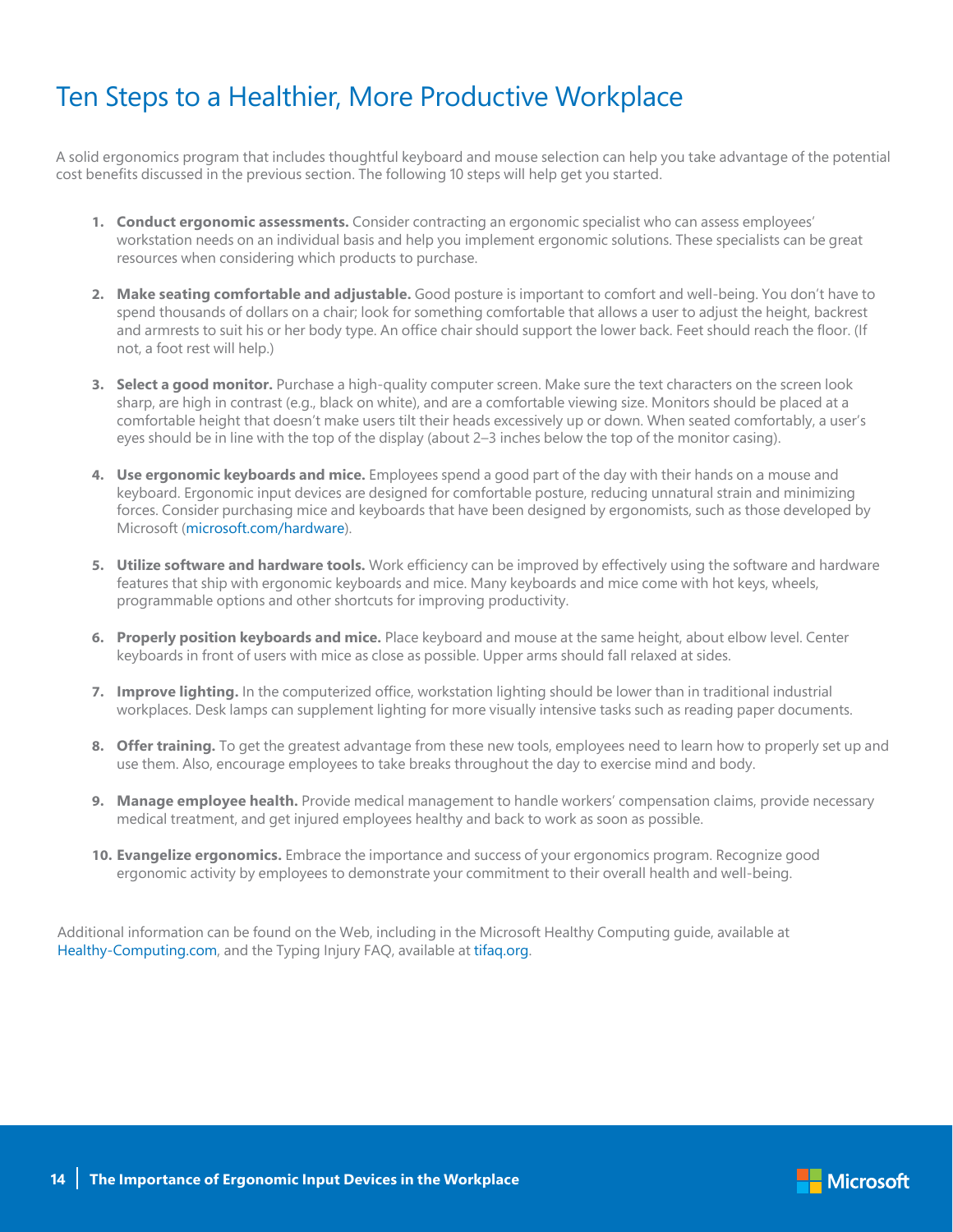### Summary

The incidence rate for symptoms of repetitive strain injury among computer users is very high. According to findings mentioned above from a 2002 study<sup>6</sup> surveying 1,283 computer users from different occupations, 87 percent of females and 76 percent of males reported that they were experiencing at least one musculoskeletal symptom. Addressing these symptoms before they become full-blown injuries is very important because it is generally much easier to prevent RSIs than it is to treat them.

Microsoft has developed numerous devices designed to reduce the stress and strain of repetitive keyboard tasks, including ergonomically designed keyboards and mice. The Microsoft Natural line of keyboards, launched in 1994, has become the No. 1 best-selling ergonomic keyboard design of all time.<sup>11</sup> In fact, this fixed alternative keyboard design has been shown to reduce wrist and carpal tunnel syndrome symptoms.<sup>13</sup> Following on the success of the Natural keyboard design, Microsoft now offers two new ergonomic keyboard designs. First, the advanced Natural Ergonomic Keyboard 4000 builds on the design principles used in the original Natural keyboard. Second, the Comfort Curve design offers some of the benefits of the Natural keyboard to those who prefer a flat keyboard design.

Microsoft also has developed a line of mice that reduce strain by providing proper contact area with the hand. These designs have culminated with the release of the breakthrough Natural Wireless Laser Mouse 6000, designed from the start to fit the relaxed shape of the hand. The result is a mouse that improves posture while maintaining excellent pointing performance.

Using these devices as part of a solid ergonomics program can lead to a reduction in the instance of repetitive strain injury. A recent study<sup>13</sup> demonstrated the injury-prevention benefits of using the fixed alternative design of the Microsoft Natural Keyboard over time, concluding that, "In terms of primary prevention, only the fixed alternative keyboard demonstrated a significant effect on the incidence of musculoskeletal symptoms." In turn, this reduction in RSI risk can lead to dramatic cost savings — over \$700,000 per year based on the hypothetical example of 10 percent injury reduction in a 500-person company.

Implementing a strong ergonomics program based on ergonomically designed mice and keyboards — such as those offered by Microsoft — can improve employee health and bolster the bottom line.

### Related Links

See the following resources for further information:

- Microsoft's Healthy Computing resources: Healthy-Computing.com
- Washington State Department of Labor and Industries MSD information: lni.wa.gov/safety/research/occhealth/muscdis/default.asp
- Ergoweb Inc.'s ergonomic success stories: ergoweb.com/news/detail.cfm?id=567
- Future Industrial Technologies press release, "Carpal Tunnel Syndrome Reaching Epidemic Proportions," Jan. 18, 2005: prnewswire.com/cgi-bin/stories.pl?acct=109&story=/www/story/01-18-2005/0002858900&edate
- The Typing Injury FAQ: tifaq.org